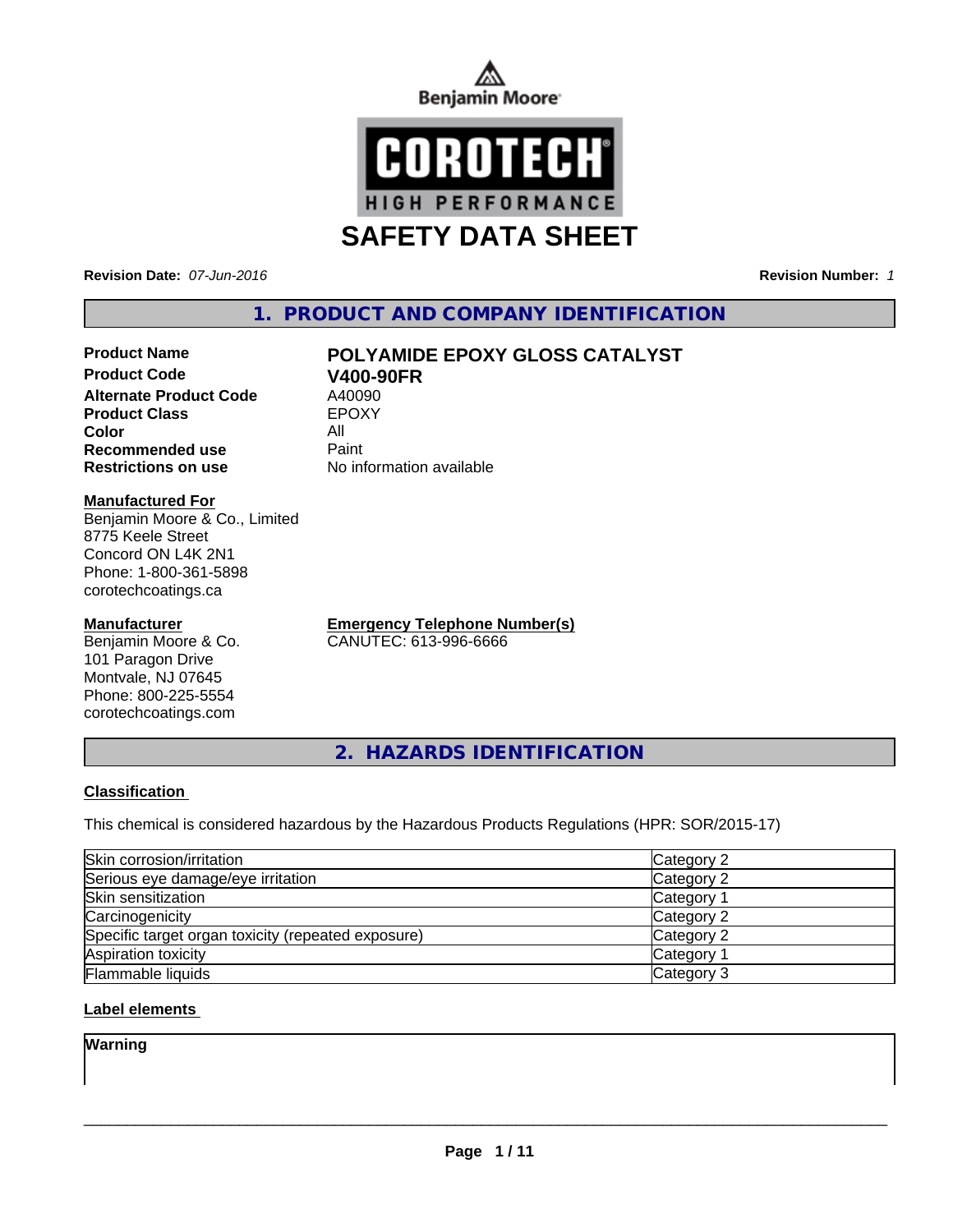#### **Hazard statements**

Causes skin irritation Causes serious eye irritation May cause an allergic skin reaction Suspected of causing cancer May cause damage to organs through prolonged or repeated exposure May be fatal if swallowed and enters airways Flammable liquid and vapor



**Appearance** liquid **Odor** solvent

## **Precautionary Statements - Prevention**

Obtain special instructions before use

Do not handle until all safety precautions have been read and understood

Use personal protective equipment as required

Wash face, hands and any exposed skin thoroughly after handling

Contaminated work clothing should not be allowed out of the workplace

Do not breathe dust/fume/mist/vapors/spray

Keep away from heat/sparks/open flames/hot surfaces, no smoking

Keep container tightly closed

Ground/bond container and receiving equipment

Use explosion-proof electrical/ventilating/lighting/equipment

Use only non-sparking tools

Take precautionary measures against static discharge

Wear protective gloves/protective clothing/eye protection/face protection

## **Precautionary Statements - Response**

If exposed or concerned get medical attention

**Eyes**

If in eyes rinse cautiously with water for several minutes. Remove contact lenses, if present and easy to do. Continue rinsing

If eye irritation persists get medical attention

### **Skin**

If skin irritation or rash occurs get medical attention If on skin (or hair) take off immediately all contaminated clothing. Rinse skin with water Wash contaminated clothing before reuse

## **Ingestion**

If swallowed immediately call a POISON CENTER or physician

Do NOT induce vomiting

### **Fire**

In case of fire use CO2, dry chemical, or foam for extinction

## **Precautionary Statements - Storage**

Store locked up Store in a well-ventilated place. Keep cool

## **Precautionary Statements - Disposal**

Dispose of contents/container to an approved waste disposal plant

**Other information**

No information available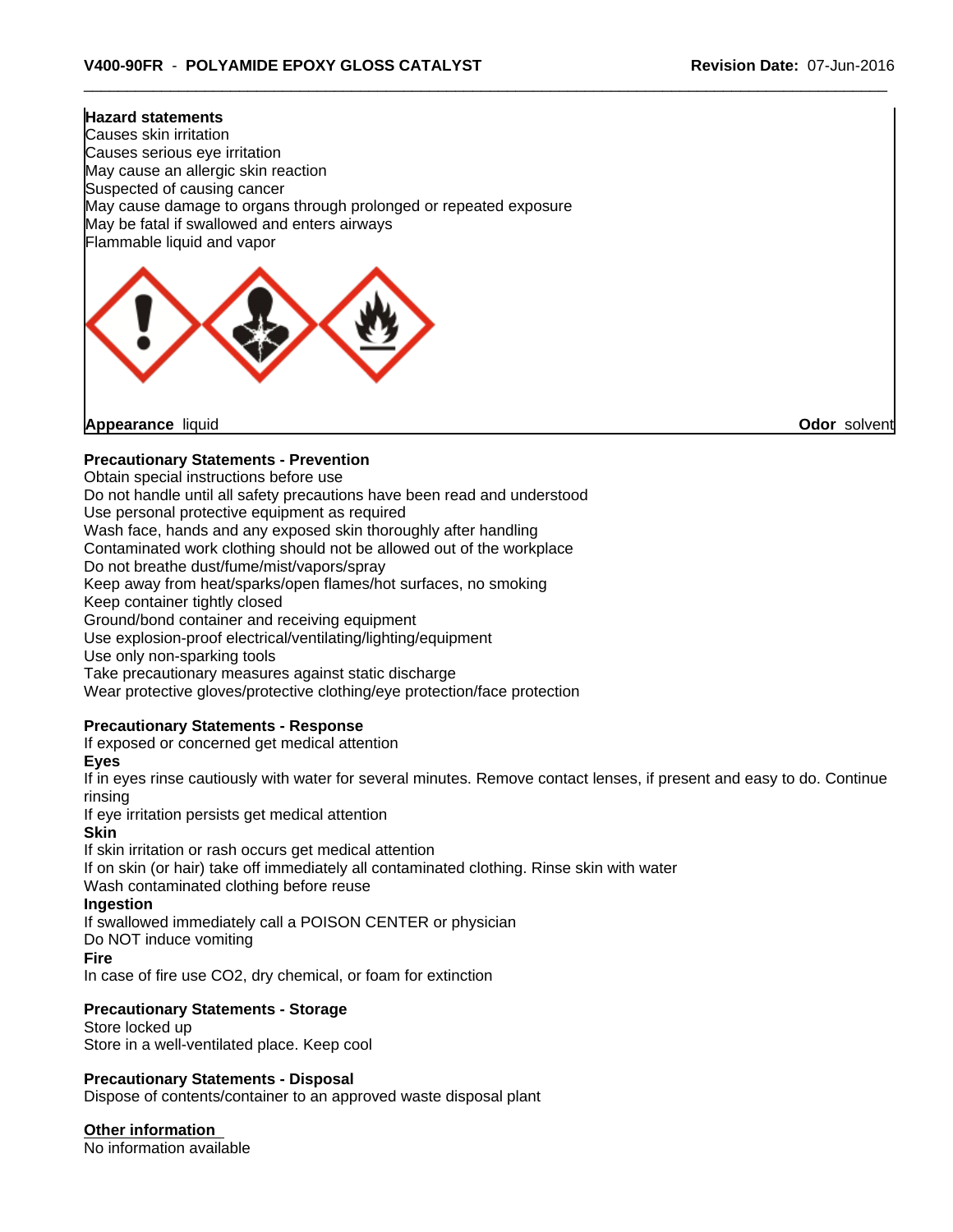#### **Other hazards**

**IMPORTANT:** Designed to be mixed with other components. Mixture will have hazards of all components. Before opening packages, read all warning labels. Follow all precautions.

# **3. COMPOSITION INFORMATION ON COMPONENTS**

| <b>Chemical Name</b>                                    | <b>CAS-No</b>  | Weight % (max) |
|---------------------------------------------------------|----------------|----------------|
| 4,4-isopropylidenediphenol-epichlorohydrin<br>copolymer | 25068-38-6     | 15 - 40%       |
| Xvlene                                                  | 1330-20-7      | $10 - 30%$     |
| Propylene glycol monomethyl ether                       | 107-98-2       | $3 - 7%$       |
| Ethyl benzene                                           | $100 - 41 - 4$ | $-5%$          |

|                                        | 4. FIRST AID MEASURES                                                                                                                                                                                                            |
|----------------------------------------|----------------------------------------------------------------------------------------------------------------------------------------------------------------------------------------------------------------------------------|
| <b>General Advice</b>                  | If symptoms persist, call a physician. Show this safety data<br>sheet to the doctor in attendance.                                                                                                                               |
| <b>Eye Contact</b>                     | Immediately flush with plenty of water. After initial flushing,<br>remove any contact lenses and continue flushing for at<br>least 15 minutes. Keep eye wide open while rinsing. If<br>symptoms persist, call a physician.       |
| <b>Skin Contact</b>                    | Wash off immediately with soap and plenty of water<br>removing all contaminated clothes and shoes. If skin<br>irritation persists, call a physician. Wash clothing before<br>reuse. Destroy contaminated articles such as shoes. |
| <b>Inhalation</b>                      | Move to fresh air. If symptoms persist, call a physician.<br>If not breathing, give artificial respiration. Call a physician<br>immediately.                                                                                     |
| Ingestion                              | Clean mouth with water and afterwards drink plenty of<br>water. Do not induce vomiting without medical advice.<br>Never give anything by mouth to an unconscious person.<br>Consult a physician.                                 |
| <b>Protection Of First-Aiders</b>      | Use personal protective equipment.                                                                                                                                                                                               |
| <b>Most Important Symptoms/Effects</b> | May cause allergic skin reaction.                                                                                                                                                                                                |
| <b>Notes To Physician</b>              | Treat symptomatically.                                                                                                                                                                                                           |

**5. FIRE-FIGHTING MEASURES**

| <b>Flammable Properties</b>                                            | Vapors may travel considerable distance to a source of<br>ignition and flash back. Vapors may cause flash fire.                              |
|------------------------------------------------------------------------|----------------------------------------------------------------------------------------------------------------------------------------------|
| <b>Suitable Extinguishing Media</b>                                    | Foam, dry powder or water. Use extinguishing measures<br>that are appropriate to local circumstances and the<br>surrounding environment.     |
| <b>Protective Equipment And Precautions For</b><br><b>Firefighters</b> | As in any fire, wear self-contained breathing apparatus<br>pressure-demand, MSHA/NIOSH (approved or equivalent)<br>and full protective gear. |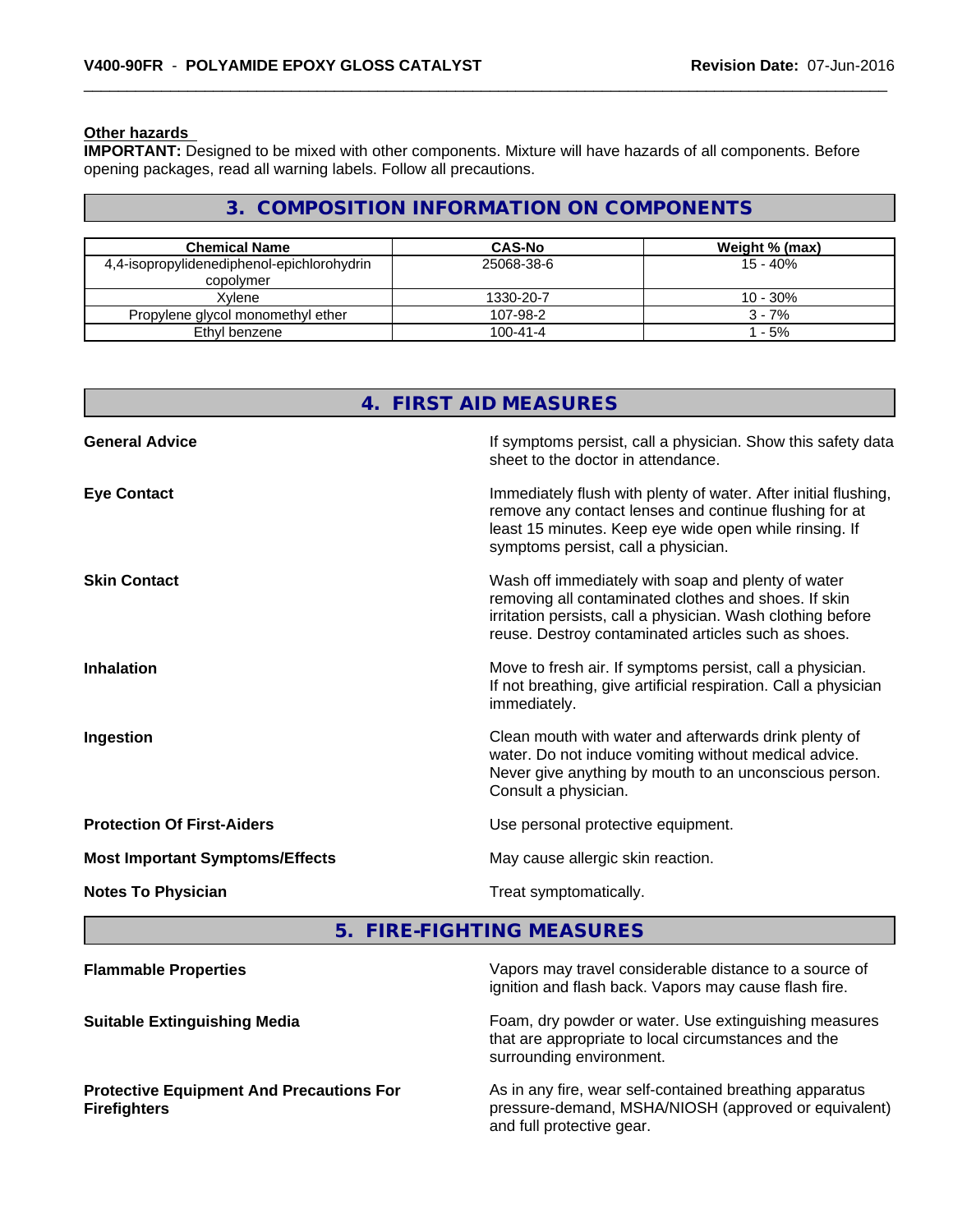| <b>Hazardous Combustion Products</b>                                                         | Burning may result in carbon dioxide, carbon monoxide<br>and other combustion products of varying composition<br>which may be toxic and/or irritating.                                                                                                                                         |  |  |
|----------------------------------------------------------------------------------------------|------------------------------------------------------------------------------------------------------------------------------------------------------------------------------------------------------------------------------------------------------------------------------------------------|--|--|
| <b>Specific Hazards Arising From The Chemical</b>                                            | Flammable. Flash back possible over considerable<br>distance. Keep product and empty container away from<br>heat and sources of ignition. Closed containers may<br>rupture if exposed to fire or extreme heat. Thermal<br>decomposition can lead to release of irritating gases and<br>vapors. |  |  |
| <b>Sensitivity To Mechanical Impact</b>                                                      | No                                                                                                                                                                                                                                                                                             |  |  |
| <b>Sensitivity To Static Discharge</b>                                                       | Yes                                                                                                                                                                                                                                                                                            |  |  |
| <b>Flash Point Data</b><br>Flash Point (°F)<br>Flash Point (°C)<br><b>Flash Point Method</b> | 75<br>24<br><b>PMCC</b>                                                                                                                                                                                                                                                                        |  |  |
| <b>Flammability Limits In Air</b>                                                            |                                                                                                                                                                                                                                                                                                |  |  |
| <b>Lower Explosion Limit</b><br><b>Upper Explosion Limit</b>                                 | Not available<br>Not available                                                                                                                                                                                                                                                                 |  |  |
| <b>NFPA</b><br>Health: 2<br><b>Flammability: 3</b>                                           | Instability: 0<br>Special: -                                                                                                                                                                                                                                                                   |  |  |
| <b>NFPA Legend</b>                                                                           |                                                                                                                                                                                                                                                                                                |  |  |

### 0 - Not Hazardous

- 1 Slightly
- 2 Moderate
- 3 High
- 4 Severe

*The ratings assigned are only suggested ratings, the contractor/employer has ultimate responsibilities for NFPA ratings where this system is used.*

*Additional information regarding the NFPA rating system is available from the National Fire Protection Agency (NFPA) at www.nfpa.org.*

**6. ACCIDENTAL RELEASE MEASURES**

| <b>Personal Precautions</b>      | Remove all sources of ignition. Take precautions to<br>prevent flashback. Ground and bond all containers and<br>handling equipment. Take precautionary measures against<br>static discharges. Ensure adequate ventilation. Avoid<br>contact with skin, eyes and clothing. Use personal<br>protective equipment.  |
|----------------------------------|------------------------------------------------------------------------------------------------------------------------------------------------------------------------------------------------------------------------------------------------------------------------------------------------------------------|
| <b>Other Information</b>         | Prevent further leakage or spillage if safe to do so. Do not<br>allow material to contaminate ground water system.<br>Prevent product from entering drains. Do not flush into<br>surface water or sanitary sewer system. Local authorities<br>should be advised if significant spillages cannot be<br>contained. |
| <b>Environmental Precautions</b> | See Section 12 for additional Ecological Information.                                                                                                                                                                                                                                                            |
| <b>Methods For Clean-Up</b>      | Dam up. Soak up with inert absorbent material. Use a<br>non-sparking or explosion proof means to transfer material<br>to a sealed, appropriate container for disposal. Clean<br>contaminated surface thoroughly.                                                                                                 |
|                                  |                                                                                                                                                                                                                                                                                                                  |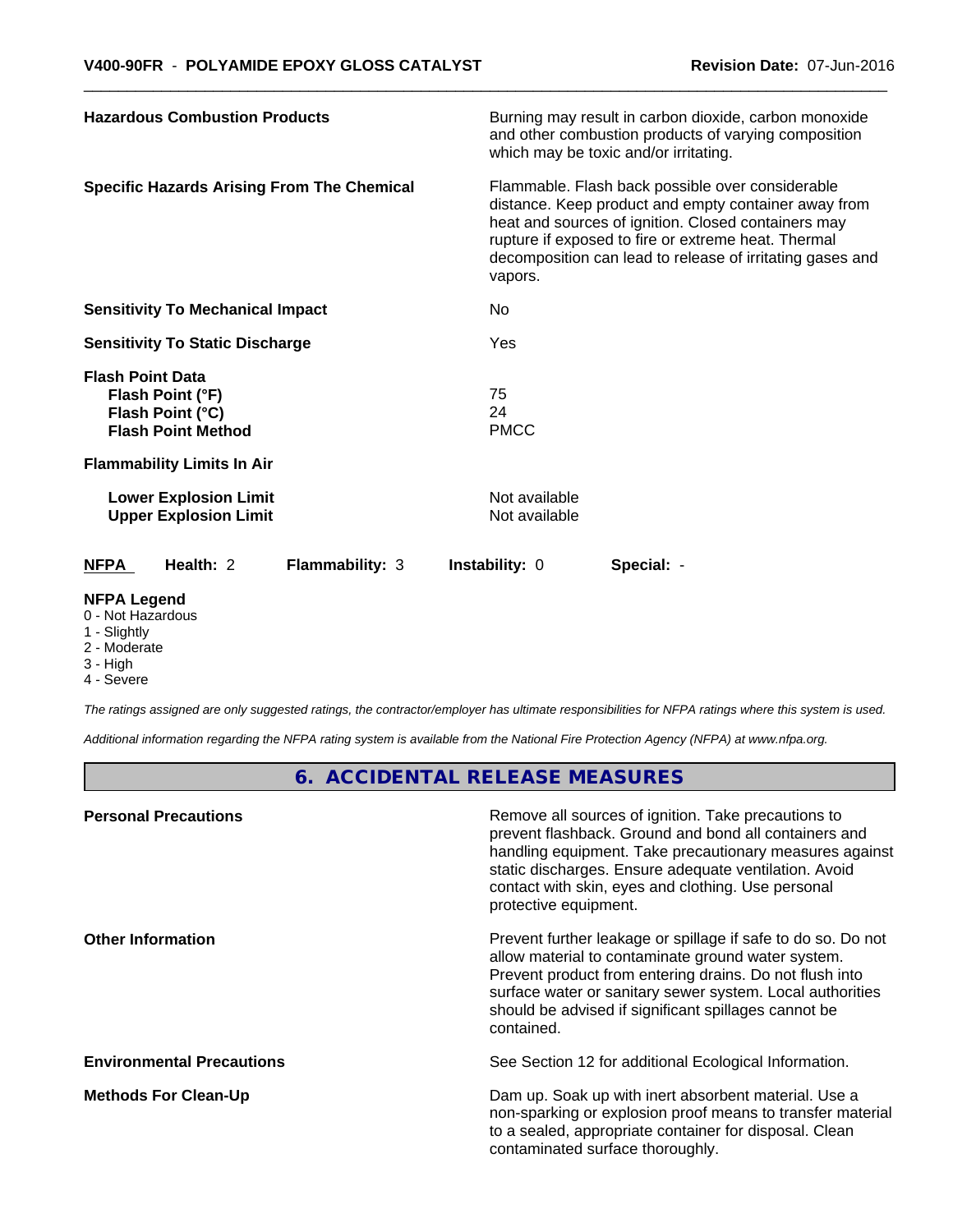## **7. HANDLING AND STORAGE**

| <b>Handling</b>               | Avoid contact with skin, eyes and clothing. Wear personal<br>protective equipment. Do not breathe vapors or spray mist.<br>Use only in ventilated areas. Prevent vapor build-up by<br>providing adequate ventilation during and after use.                                                                                                                                                                                                           |
|-------------------------------|------------------------------------------------------------------------------------------------------------------------------------------------------------------------------------------------------------------------------------------------------------------------------------------------------------------------------------------------------------------------------------------------------------------------------------------------------|
|                               | Take precautionary measures against static discharges.<br>To avoid ignition of vapors by static electricity discharge,<br>all metal parts of the equipment must be grounded. Keep<br>away from heat, sparks and flame. Do not smoke.<br>Extinguish all flames and pilot lights, and turn off stoves,<br>heaters, electric motors and other sources of ignition<br>during use and until all vapors are gone. Ignition and/or<br>flash back may occur. |
| <b>Storage</b>                | Keep containers tightly closed in a dry, cool and<br>well-ventilated place. Keep away from heat. Keep away<br>from open flames, hot surfaces and sources of ignition.<br>Keep in properly labeled containers. Keep out of the reach<br>of children.                                                                                                                                                                                                  |
| <b>Incompatible Materials</b> | Incompatible with strong acids and bases and strong<br>oxidizing agents.                                                                                                                                                                                                                                                                                                                                                                             |

## **8. EXPOSURE CONTROLS / PERSONAL PROTECTION**

## **Exposure Limits**

*No exposure limits have been established for this product.*

| <b>Chemical Name</b>        | <b>ACGIH</b>   | <b>Alberta</b>                 | <b>British Columbia</b> | <b>Ontario</b> | Quebec                          |
|-----------------------------|----------------|--------------------------------|-------------------------|----------------|---------------------------------|
| Xylene                      | 100 ppm - TWA  | 100 ppm - TWA                  | 100 ppm - TWA           | 100 ppm - TWA  | 100 ppm - TWAEV                 |
|                             | 150 ppm - STEL | 434 mg/m $3$ - TWA             | 150 ppm - STEL          | 150 ppm - STEL | 434 mg/m $3$ - TWAEV            |
|                             |                | 150 ppm - STEL                 |                         |                | 150 ppm - STEV                  |
|                             |                | $651 \text{ mg/m}^3$ - STEL    |                         |                | $651 \text{ mg/m}^3$ - STEV     |
| Propylene glycol monomethyl | 50 ppm - TWA   | 100 ppm - $TWA$                | 50 ppm - TWA            | 50 ppm - TWA   | 100 ppm - TWAEV                 |
| ether                       | 100 ppm - STEL | $369$ mg/m <sup>3</sup> - TWA  | 75 ppm - STEL           | 100 ppm - STEL | $369$ mg/m <sup>3</sup> - TWAEV |
|                             |                | 150 ppm - STEL                 |                         |                | 150 ppm - STEV                  |
|                             |                | $553 \text{ mg/m}^3$ - STEL    |                         |                | $553 \text{ mg/m}^3$ - STEV     |
| Ethyl benzene               | 20 ppm - TWA   | 100 ppm - TWA                  | 20 ppm - TWA            | 20 ppm - TWA   | 100 ppm - TWAEV                 |
|                             |                | 434 mg/m $3 - TWA$             |                         |                | $434$ mg/m <sup>3</sup> - TWAEV |
|                             |                | 125 ppm - STEL                 |                         |                | 125 ppm - STEV                  |
|                             |                | $543$ mg/m <sup>3</sup> - STEL |                         |                | 543 mg/m <sup>3</sup> - STEV    |

#### **Legend**

ACGIH - American Conference of Governmental Industrial Hygienists

Alberta - Alberta Occupational Exposure Limits

British Columbia - British Columbia Occupational Exposure Limits

Ontario - Ontario Occupational Exposure Limits

Quebec - Quebec Occupational Exposure Limits

N/E - Not established

**Personal Protective Equipment**

**Engineering Measures Ensure 2018** Ensure adequate ventilation, especially in confined areas.

**Eye/Face Protection Safety glasses with side-shields.** 

**Skin Protection Protection Protective gloves and impervious clothing. Respiratory Protection Exercise 2018** Use only with adequate ventilation. In operations where exposure limits are exceeded, use a NIOSH approved respirator that has been selected by a technically qualified person for the specific work conditions. When spraying the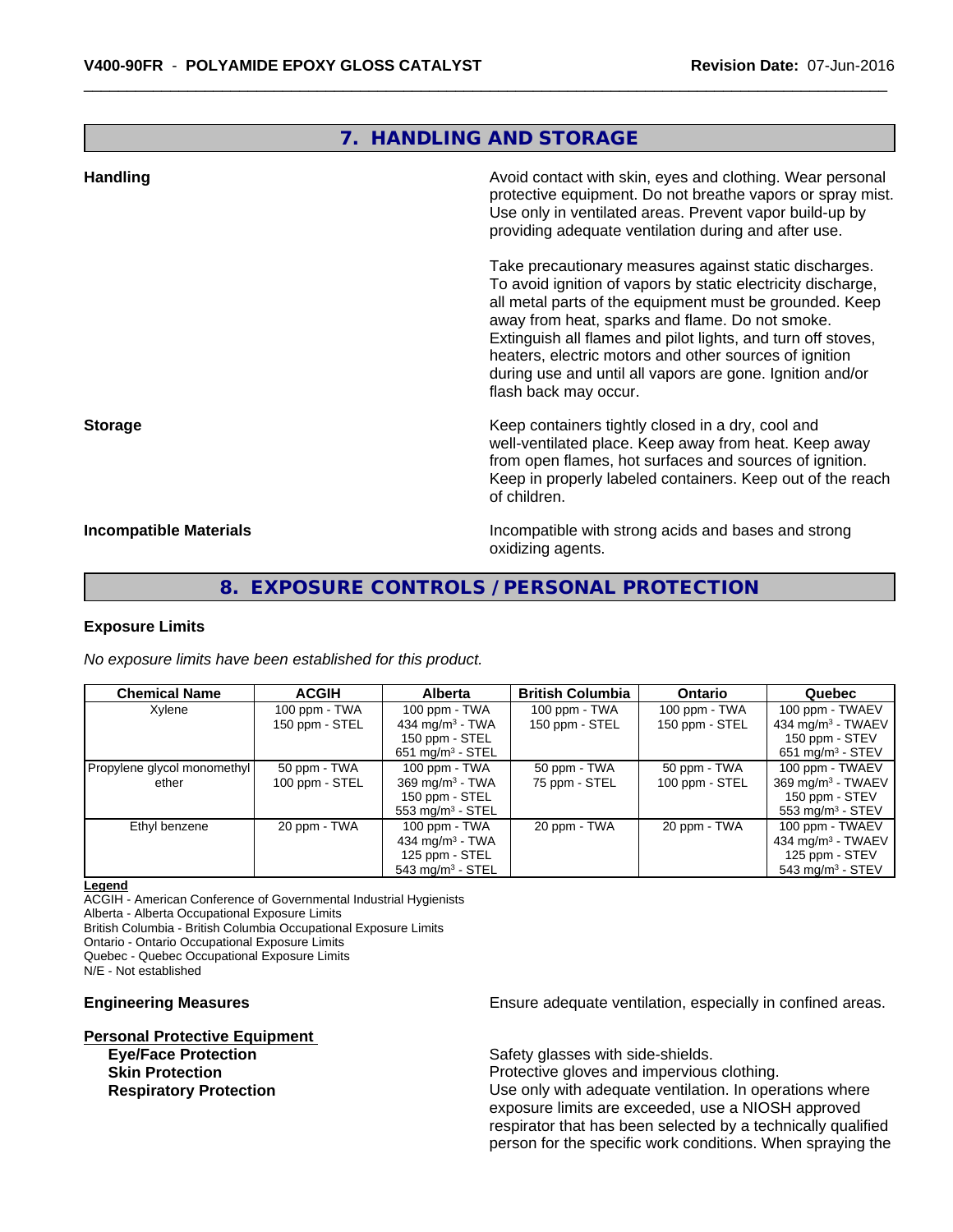product or applying in confined areas, wear a NIOSH approved respirator specified for paint spray or organic vapors.

**Hygiene Measures Avoid contact with skin, eyes and clothing. Remove and Avoid contact with skin, eyes and clothing. Remove and Avoid contact with skin, eyes and clothing. Remove and** wash contaminated clothing before re-use. Wash thoroughly after handling.

## **9. PHYSICAL AND CHEMICAL PROPERTIES**

**Appearance** liquid **Odor** solvent **Odor Threshold No information available No information available Density (lbs/gal)** 8.8 - 9.1 **Specific Gravity** 1.05 - 1.09 **pH pH**  $\blacksquare$ **Viscosity (cps)** No information available **Solubility Note 2008 Note 2008 Note 2008 Note 2008 Note 2008 Note 2008 Note 2008 Note 2008 Note 2008 Note 2008 Note 2008 Note 2008 Note 2008 Note 2008 Note 2008 Note 2008 Note 2008 Note Water Solubility**<br> **Evaporation Rate**<br> **Evaporation Rate**<br> **Evaporation Rate Evaporation Rate Evaporation Rate** No information available<br> **Vapor Pressure** No information available **Vapor Density Vapor Density No information available Wt. % Solids** 65 - 75<br> **Vol. % Solids** 60 - 70 **Vol. % Solids** 60 - 70<br> **Wt. % Volatiles** 60 - 70<br>
25 - 35 W<sub>t.</sub> % Volatiles **Vol. % Volatiles** 30 - 40 **VOC Regulatory Limit (g/L)** < 340 **Boiling Point (°F)** 241 **Boiling Point (°C)** 116 **Freezing Point (°F)** No information available **Freezing Point (°C)** No information available **Flash Point (°F)** 75 **Flash Point (°C)** 24 **Flash Point Method** PMCC **Flammability (solid, gas)** Not applicable **Upper Explosion Limit** Not applicable **Lower Explosion Limit** Not applicable **Autoignition Temperature (°F)**<br> **Autoignition Temperature (°C)** No information available **Autoignition Temperature (°C) Decomposition Temperature (°F)** No information available **Decomposition Temperature (°C)** No information available **Partition Coefficient (n-octanol/water)** No information available

**No information available** 

## **10. STABILITY AND REACTIVITY**

| Not Applicable                                                                                                            |
|---------------------------------------------------------------------------------------------------------------------------|
| Stable under normal conditions. Hazardous polymerisation<br>does not occur.                                               |
| Keep away from open flames, hot surfaces, static<br>electricity and sources of ignition. Sparks. Elevated<br>temperature. |
| Incompatible with strong acids and bases and strong<br>oxidizing agents.                                                  |
|                                                                                                                           |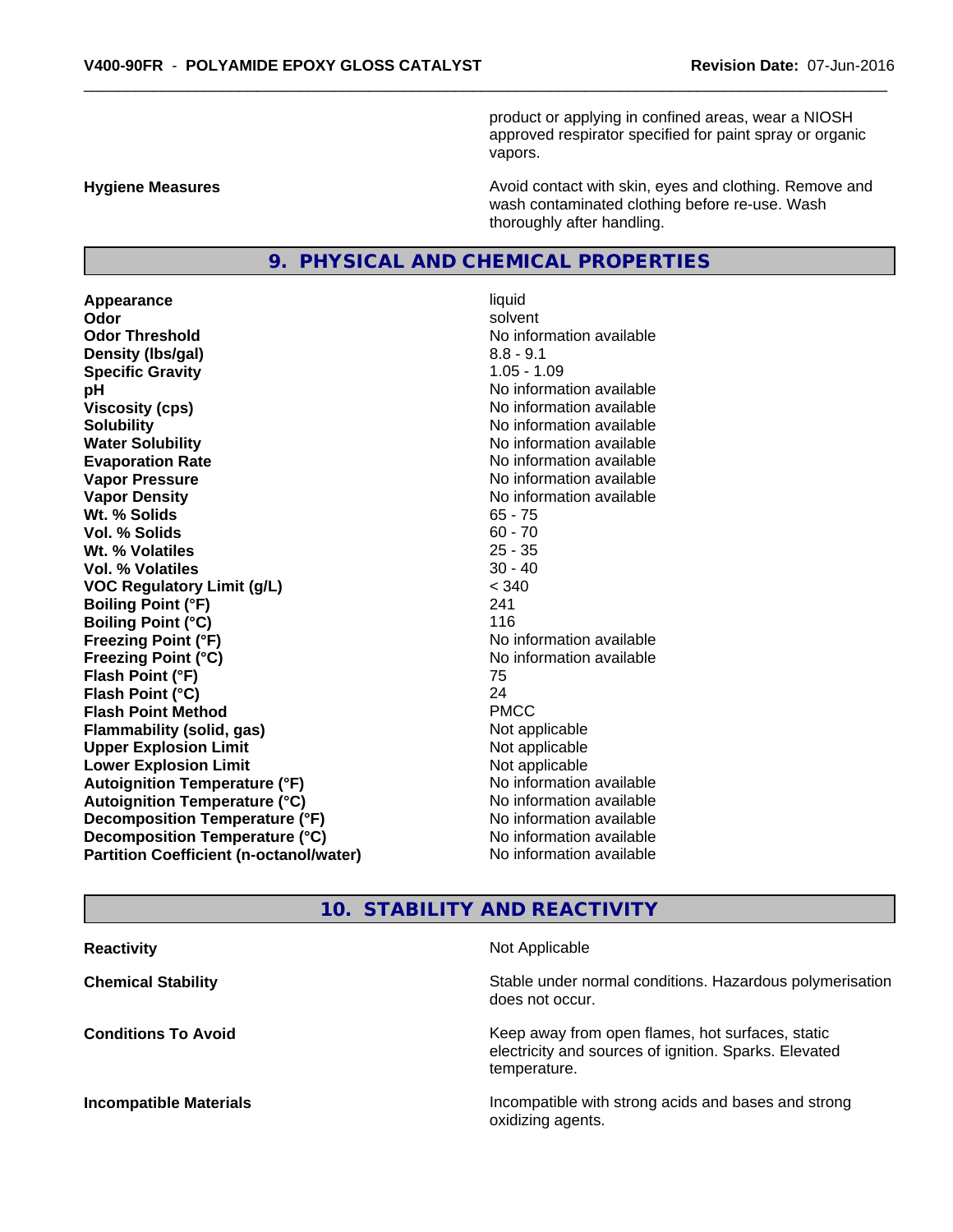**Hazardous Decomposition Products** Thermal decomposition can lead to release of irritating gases and vapors.

**Possibility Of Hazardous Reactions** None under normal conditions of use.

**11. TOXICOLOGICAL INFORMATION**

**Product Information Information on likely routes of exposure**

**Acute Toxicity** 

**Principal Routes of Exposure Exposure** Eye contact, skin contact and inhalation.

**Product Information Repeated or prolonged exposure to organic solvents may** Repeated or prolonged exposure to organic solvents may lead to permanent brain and nervous system damage. Intentional misuse by deliberately concentrating and inhaling vapors may be harmful or fatal.

#### **Information on toxicological effects**

**Symptoms** No information available

## **Delayed and immediate effects as well as chronic effects from short and long-term exposure**

| Eye contact                     | Contact with eyes may cause irritation.                     |  |
|---------------------------------|-------------------------------------------------------------|--|
| <b>Skin contact</b>             | May cause skin irritation and/or dermatitis. Prolonged skin |  |
|                                 | contact may defat the skin and produce dermatitis.          |  |
| <b>Inhalation</b>               | Harmful by inhalation. High vapor / aerosol concentrations  |  |
|                                 | are irritating to the eyes, nose, throat and lungs and may  |  |
|                                 | cause headaches, dizziness, drowsiness,                     |  |
|                                 | unconsciousness, and other central nervous system           |  |
|                                 | effects.                                                    |  |
| Ingestion                       | Harmful if swallowed. Ingestion may cause irritation to     |  |
|                                 | mucous membranes. Small amounts of this product             |  |
|                                 | aspirated into the respiratory system during ingestion or   |  |
|                                 | vomiting may cause mild to severe pulmonary injury,         |  |
|                                 | possibly progressing to death.                              |  |
| Sensitization:                  | May cause an allergic skin reaction.                        |  |
| <b>Neurological Effects</b>     | No information available.                                   |  |
| <b>Mutagenic Effects</b>        | No information available.                                   |  |
| <b>Reproductive Effects</b>     | No information available.                                   |  |
| <b>Developmental Effects</b>    | No information available.                                   |  |
| <b>Target Organ Effects</b>     | No information available.                                   |  |
| <b>STOT - single exposure</b>   | May cause disorder and damage to the. Respiratory           |  |
|                                 | system.                                                     |  |
| <b>STOT - repeated exposure</b> | Causes damage to organs through prolonged or repeated       |  |
|                                 | exposure.                                                   |  |
| Other adverse effects           | No information available.                                   |  |
| <b>Aspiration Hazard</b>        | May be harmful if swallowed and enters airways. Small       |  |
|                                 | amounts of this product aspirated into the respiratory      |  |
|                                 | system during ingestion or vomiting may cause mild to       |  |
|                                 | severe pulmonary injury, possibly progressing to death.     |  |

### **Numerical measures of toxicity**

**The following values are calculated based on chapter 3.1 of the GHS document**

**ATEmix (oral)** 9265 mg/kg **ATEmix (dermal)** 5787 mg/kg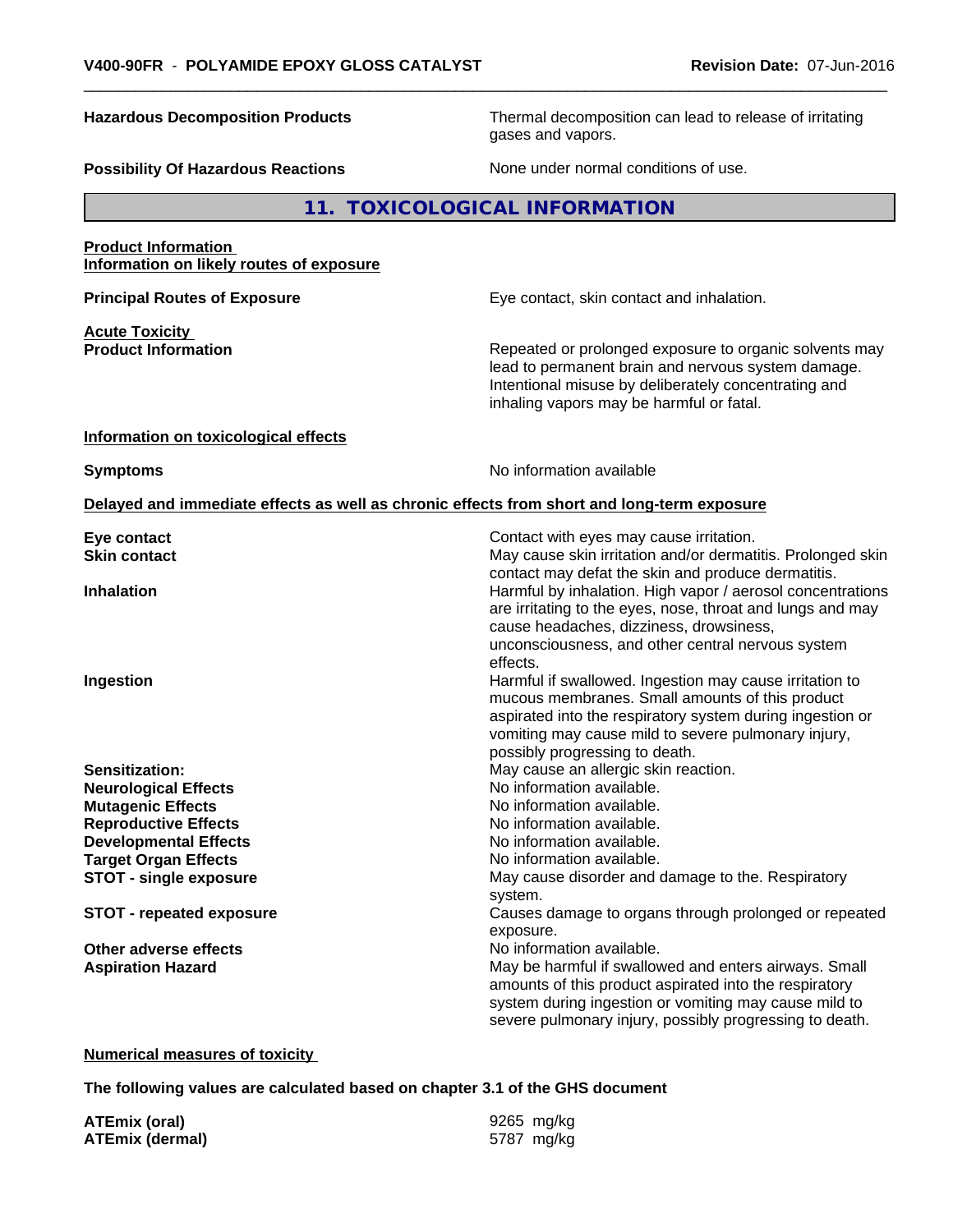## **ATEmix (inhalation-dust/mist)** 6.7 mg/L **ATEmix (inhalation-vapor)** 583.5 mg/L

**Component**

4,4-isopropylidenediphenol-epichlorohydrin copolymer LD50 Oral: mg/kg (Rat) Xylene LD50 Oral: 4300 mg/kg (Rat) LD50 Dermal: > 1700 mg/kg (Rabbit) LC50 Inhalation (Vapor): 5000 ppm (Rat, 4 hr.) Propylene glycol monomethyl ether LD50 Oral: 6,600 mg/kg (Rat) LD50 Dermal: 13,000 mg/kg (Rabbit) LC50 Inhalation (Vapor): 10,000 ppm (Rat) Ethyl benzene LD50 Oral: mg/kg (Rat) LD50 Dermal: > mg/kg (Rabbit) LC50 Inhalation (Vapor): mg/m<sup>3</sup> (Rat, 2 hr.)

### **Chronic Toxicity**

#### **Carcinogenicity**

*The information below indicateswhether each agency has listed any ingredient as a carcinogen:.*

| <b>Chemical Name</b> | <b>IARC</b>                         | <b>NTP</b> |
|----------------------|-------------------------------------|------------|
|                      | $2B -$<br>Possible Human Carcinogen |            |
| Ethyl<br>benzene     |                                     |            |

#### **Legend**

IARC - International Agency for Research on Cancer NTP - National Toxicity Program OSHA - Occupational Safety & Health Administration

**12. ECOLOGICAL INFORMATION**

## **Ecotoxicity Effects**

The environmental impact of this product has not been fully investigated.

## **Product Information**

#### **Acute Toxicity to Fish**

No information available

#### **Acute Toxicity to Aquatic Invertebrates**

No information available

#### **Acute Toxicity to Aquatic Plants**

No information available

### **Persistence / Degradability**

No information available.

### **Bioaccumulation / Accumulation**

No information available.

#### **Mobility in Environmental Media**

No information available.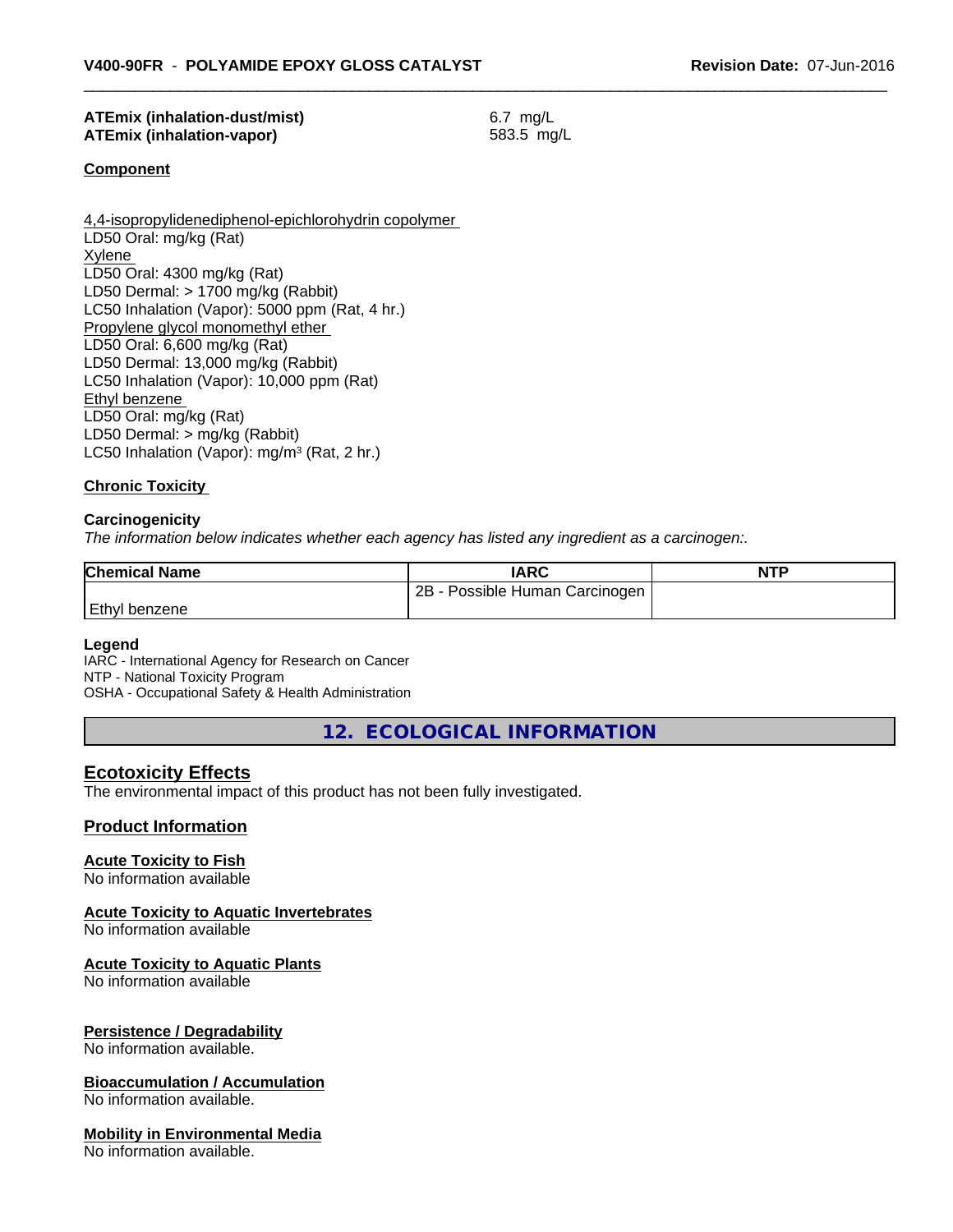**Ozone** No information available

## **Component**

### **Acute Toxicity to Fish**

4,4-isopropylidenediphenol-epichlorohydrin copolymer LC50: 1.5 mg/L (Rainbow Trout - 96 hr.) Xylene LC50: 13.5 mg/L (Rainbow Trout - 96 hr.) Ethyl benzene LC50: 12.1 mg/L (Fathead Minnow - 96 hr.)

#### **Acute Toxicity to Aquatic Invertebrates**

Ethyl benzene EC50: 1.8 mg/L (Daphnia magna - 48 hr.)

#### **Acute Toxicity to Aquatic Plants**

Ethyl benzene EC50: 4.6 mg/L (Green algae (Scenedesmus subspicatus), 72 hrs.)

## **13. DISPOSAL CONSIDERATIONS**

**Waste Disposal Method Dispose of in accordance with federal, state, provincial,** and local regulations. Local requirements may vary, consult your sanitation department or state-designated environmental protection agency for more disposal options.

**Empty Container Warning <b>Emptied** Containers may retain product residue. Follow label warnings even after container is emptied. Residual vapors may explode on ignition.

**14. TRANSPORT INFORMATION**

**TDG Proper Shipping Name Paint Hazard Class** 3 **UN-No** UN1263 **Packing Group III Description** UN1263, Paint, , 3, III

**ICAO / IATA** Contact the preparer for further information.

**IMDG / IMO IMO Contact the preparer for further information.** 

**15. REGULATORY INFORMATION**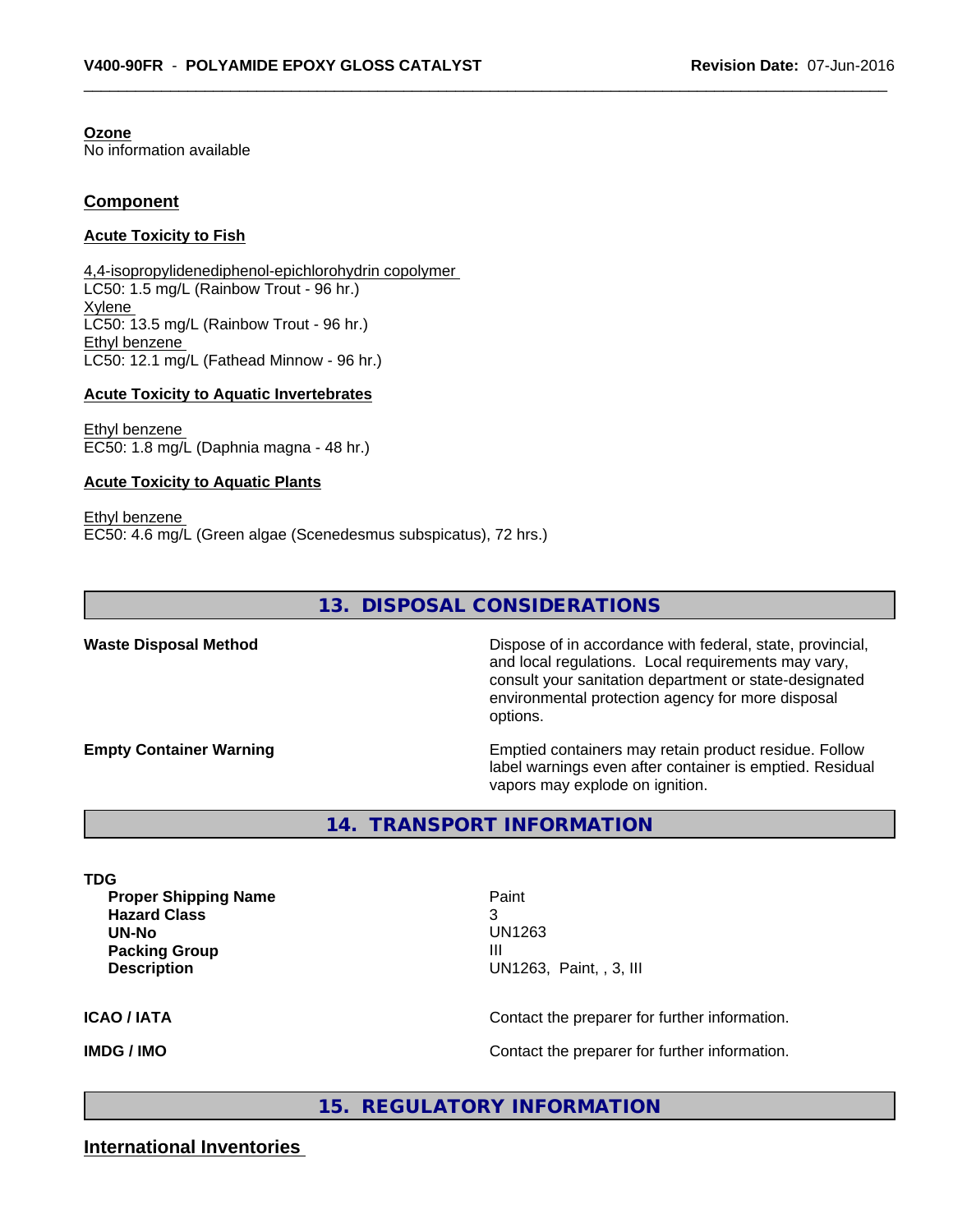| <b>TSCA: United States</b> | Yes - All components are listed or exempt. |
|----------------------------|--------------------------------------------|
| <b>DSL: Canada</b>         | Yes - All components are listed or exempt. |

## **National Pollutant Release Inventory (NPRI)**

#### **NPRI Parts 1- 4**

This product contains the following Parts 1-4 NPRI chemicals:

| <b>Chemical Name</b>              | CAS-No    | Weight % (max) | <b>NPRI Parts 1-4</b> |  |
|-----------------------------------|-----------|----------------|-----------------------|--|
| Xvlene                            | 1330-20-7 | 10 - 30%       | ∟isted                |  |
| Propylene glycol monomethyl ether | 107-98-2  | 7% -           | ∟isted                |  |
| Ethyl benzene                     | 100-41-4  | $-5%$          | ∟isted                |  |

#### **NPRI Part 5**

This product contains the following NPRI Part 5 Chemicals:

| <b>Chemical Name</b> | <b>CAS-No</b> | Weight % (max)    | <b>NPRI Part 5</b> |  |
|----------------------|---------------|-------------------|--------------------|--|
| Xylene               | 330-20-7      | 30%<br>$10 \cdot$ | _isted             |  |

## **WHMIS Regulatory Status**

This product has been classified in accordance with the hazard criteria of the Hazardous Products Regulations (HPR) and the SDS contains all the information required by the HPR.

| 16. OTHER INFORMATION |  |
|-----------------------|--|
|-----------------------|--|

#### **HMIS** - **Health:** 2\* **Flammability:** 3 **Reactivity:** 0 **PPE:** - **HMIS Legend** 0 - Minimal Hazard

- 1 Slight Hazard
- 2 Moderate Hazard
- 3 Serious Hazard
- 4 Severe Hazard
- \* Chronic Hazard

X - Consult your supervisor or S.O.P. for "Special" handling instructions.

*Note: The PPE rating has intentionally been left blank. Choose appropriate PPE that will protect employees from the hazards the material will present under the actual normal conditions of use.*

*Caution: HMISÒ ratings are based on a 0-4 rating scale, with 0 representing minimal hazards or risks, and 4 representing significant hazards or risks. Although HMISÒ ratings are not required on MSDSs under 29 CFR 1910.1200, the preparer, has chosen to provide them. HMISÒ ratings are to be used only in conjunction with a fully implemented HMISÒ program by workers who have received appropriate HMISÒ training. HMISÒ is a registered trade and service mark of the NPCA. HMISÒ materials may be purchased exclusively from J. J. Keller (800) 327-6868.*

**WARNING!** If you scrape, sand, or remove old paint, you may release lead dust. LEAD IS TOXIC. EXPOSURE TO LEAD DUST CAN CAUSE SERIOUS ILLNESS, SUCH AS BRAIN DAMAGE, ESPECIALLY IN CHILDREN. PREGNANT WOMEN SHOULD ALSO AVOID EXPOSURE.Wear a NIOSH approved respirator to control lead exposure. Clean up carefully with a HEPA vacuum and a wet mop. Before you start, find out how to protect yourself and your family by logging onto Health Canada @

http://www.hc-sc.gc.ca/ewh-semt/contaminants/lead-plomb/asked\_questions-questions\_posees-eng.php.

**Prepared By** Product Stewardship Department Benjamin Moore & Co. 101 Paragon Drive Montvale, NJ 07645